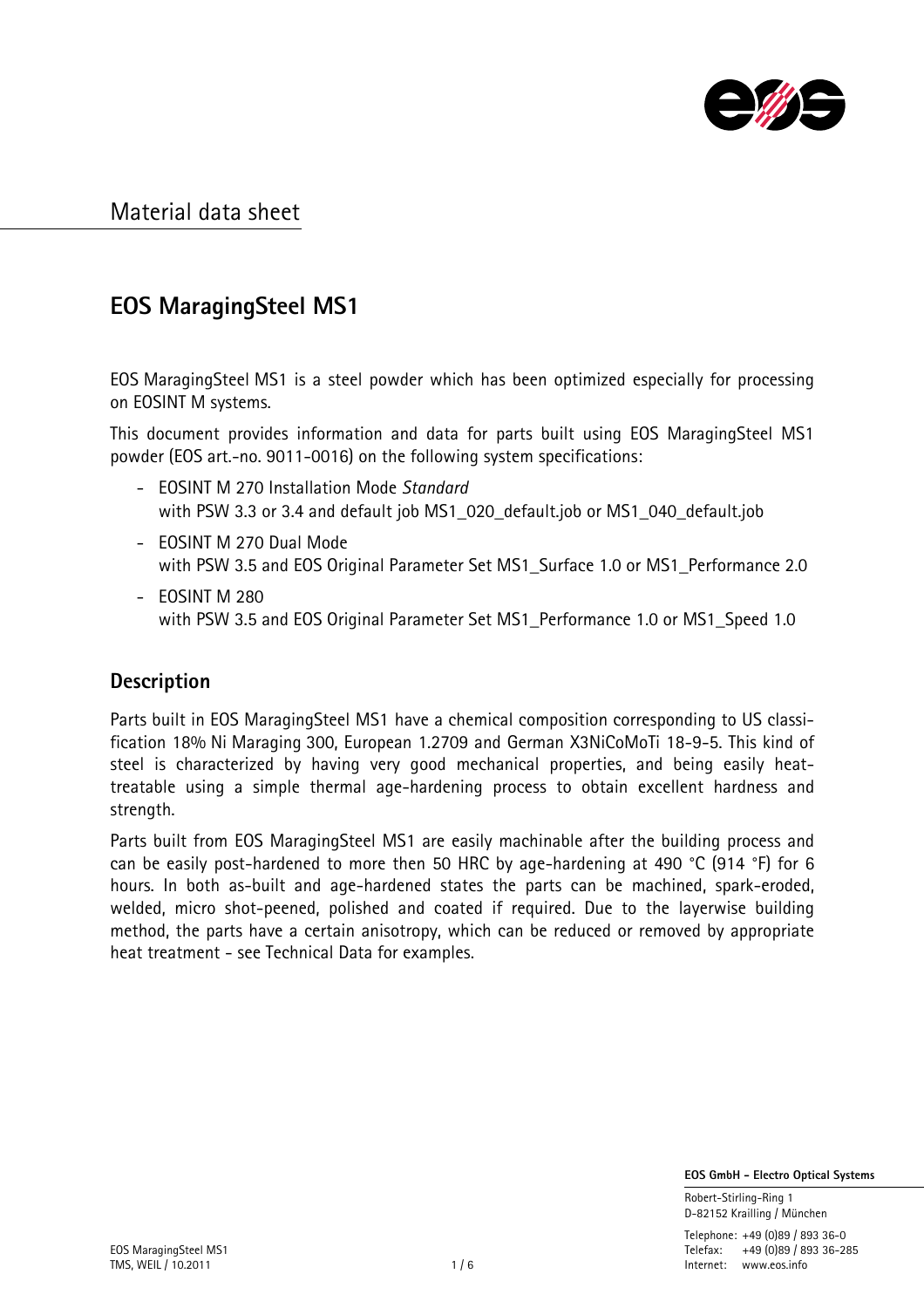

### **Technical data**

| General process data                 |                                                                                                               |  |
|--------------------------------------|---------------------------------------------------------------------------------------------------------------|--|
| Typical achievable part accuracy [1] |                                                                                                               |  |
| - small parts $(< 80 \times 80$ mm)  | approx. $\pm$ 20 $\mu$ m<br>approx. $\pm$ 0.8 x 10 <sup>-3</sup> inch                                         |  |
| - large parts                        | approx. $\pm$ 50 $\mu$ m<br>approx. $\pm$ 0.002 inch                                                          |  |
| Age hardening shrinkage [2]          | approx. 0.08 %                                                                                                |  |
| Min. wall thickness [3]              | approx. 0.3 - 0.4 mm<br>approx. 0.012 - 0.016 inch                                                            |  |
| Surface roughness (approx.) [4]      |                                                                                                               |  |
| - as manufactured                    |                                                                                                               |  |
| MS1 Surface $(20 \mu m)$             | R <sub>a</sub> 4 μm; Rz 20 μm<br>R <sub>a</sub> 0.16 x 10-3 inch,<br>$R_z$ 0.78 x 10-3 inch                   |  |
| MS1 Performance (40 µm)              | $Ra$ 5 $\mu$ m; Rz 28 $\mu$ m<br>R <sub>a</sub> 0.19 x 10-3 inch,<br>$R_z$ 1.10 x 10-3 inch                   |  |
| $MS1$ Speed (50 $\mu$ m)             | $Ra$ 9 $\mu$ m; Rz 50 $\mu$ m<br>R <sub>a</sub> 0.47 x 10-3 inch,<br>$R_z$ 2.36 x 10-3 inch                   |  |
| - after shot-peening                 | $Ra$ 4 - 6.5 $\mu$ m; $R_z$ 20 - 50 $\mu$ m<br>$R_a$ 0.16 - 0.26 x 10-3 inch<br>$R_z$ 0.78 - 1.97 x 10-3 inch |  |
| - after polishing                    | $R_z$ up to $< 0.5$ µm<br>$R_z$ up to < 0.02 x 10-3 inch                                                      |  |

D-82152 Krailling / München

(can be very finely polished)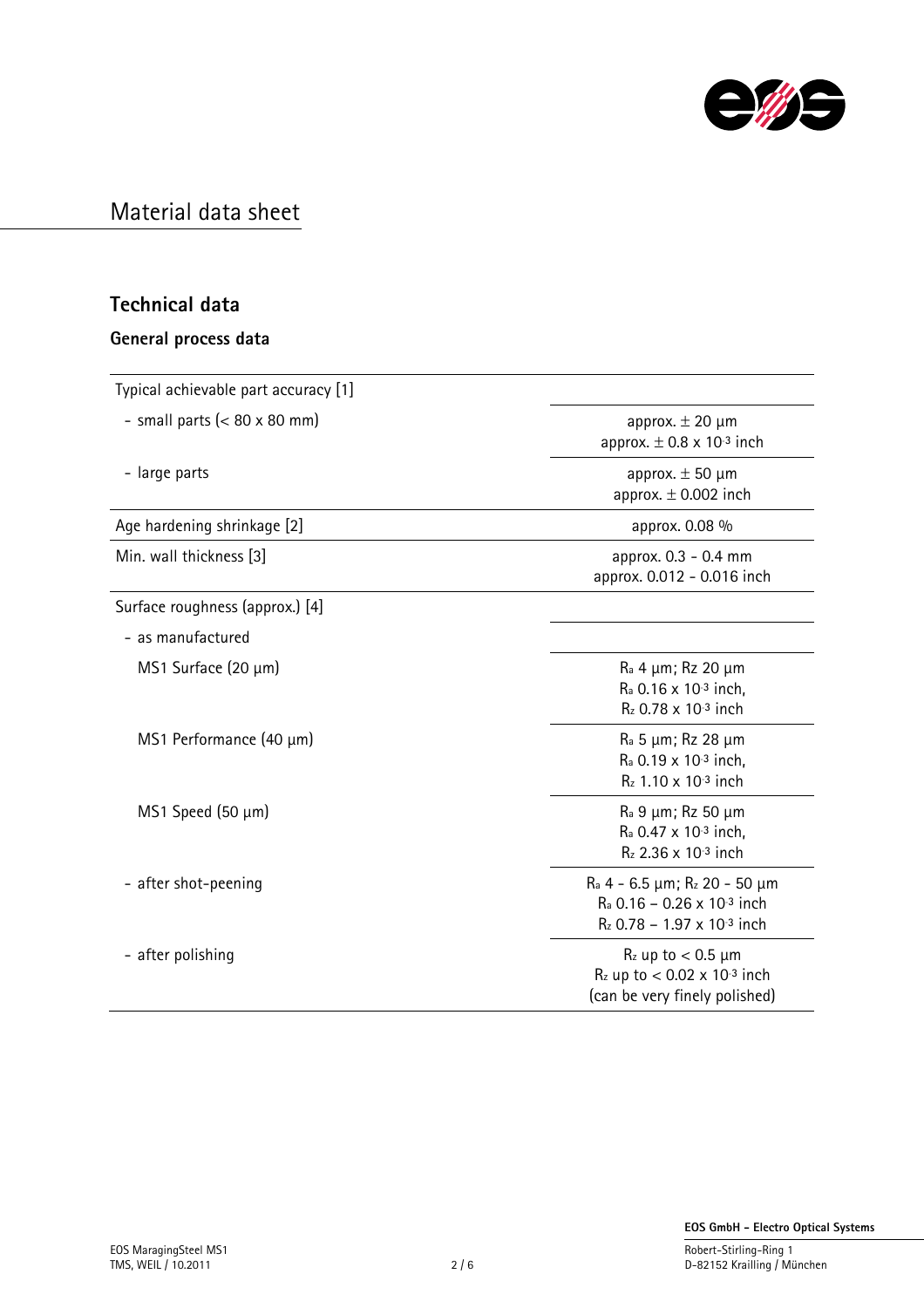

| Volume rate [5]                                         |                                                  |
|---------------------------------------------------------|--------------------------------------------------|
| - Parameter set MS1_Surface 1.0 / default job           | 1.6 mm <sup>3</sup> /s (5.8 cm <sup>3</sup> /h)  |
| MS1_020_default.job (20 µm layer thickness)             | $0.35$ in <sup>3</sup> /h                        |
| - Parameter set MS1_Performance 2.0 / default job       | 3 mm <sup>3</sup> /s (10.8 cm <sup>3</sup> /h)   |
| MS1_040_default.job (40 µm layer thickness)             | $0.66$ in <sup>3</sup> /h                        |
| - Parameter set MS1_Performance 1.0 / for M 280 / 400 W | 4.2 mm <sup>3</sup> /s (15.1 cm <sup>3</sup> /h) |
| (40 µm layer thickness)                                 | $0.92$ in <sup>3</sup> /h                        |
| - Parameter set MS1_Speed 1.0 / for M 280 / 400 W       | 5.5 mm <sup>3</sup> /s (19.8 cm <sup>3</sup> /h) |
| (50 µm layer thickness)                                 | $1.21$ in <sup>3</sup> /h                        |

- [1] Based on users' experience of dimensional accuracy for typical geometries, as built. Part accuracy is subject to appropriate data preparation and post-processing, in accordance with EOS training.
- [2] Ageing temperature 490 °C (914 °F), 6 hours, air cooling
- [3] Mechanical stability is dependent on geometry (wall height etc.) and application
- [4] Due to the layerwise building, the surface structure depends strongly on the orientation of the surface, for example sloping and curved surfaces exhibit a stair-step effect. The values also depend on the measurement method used. The values quoted here given an indication of what can be expected for horizontal (up-facing) or vertical surfaces.
- [5] Volume rate is a measure of build speed during laser exposure of hatched areas. The total build speed depends on the average volume rate, the recoating time (related to the number of layers) and other geometry- and machine setting-related factors.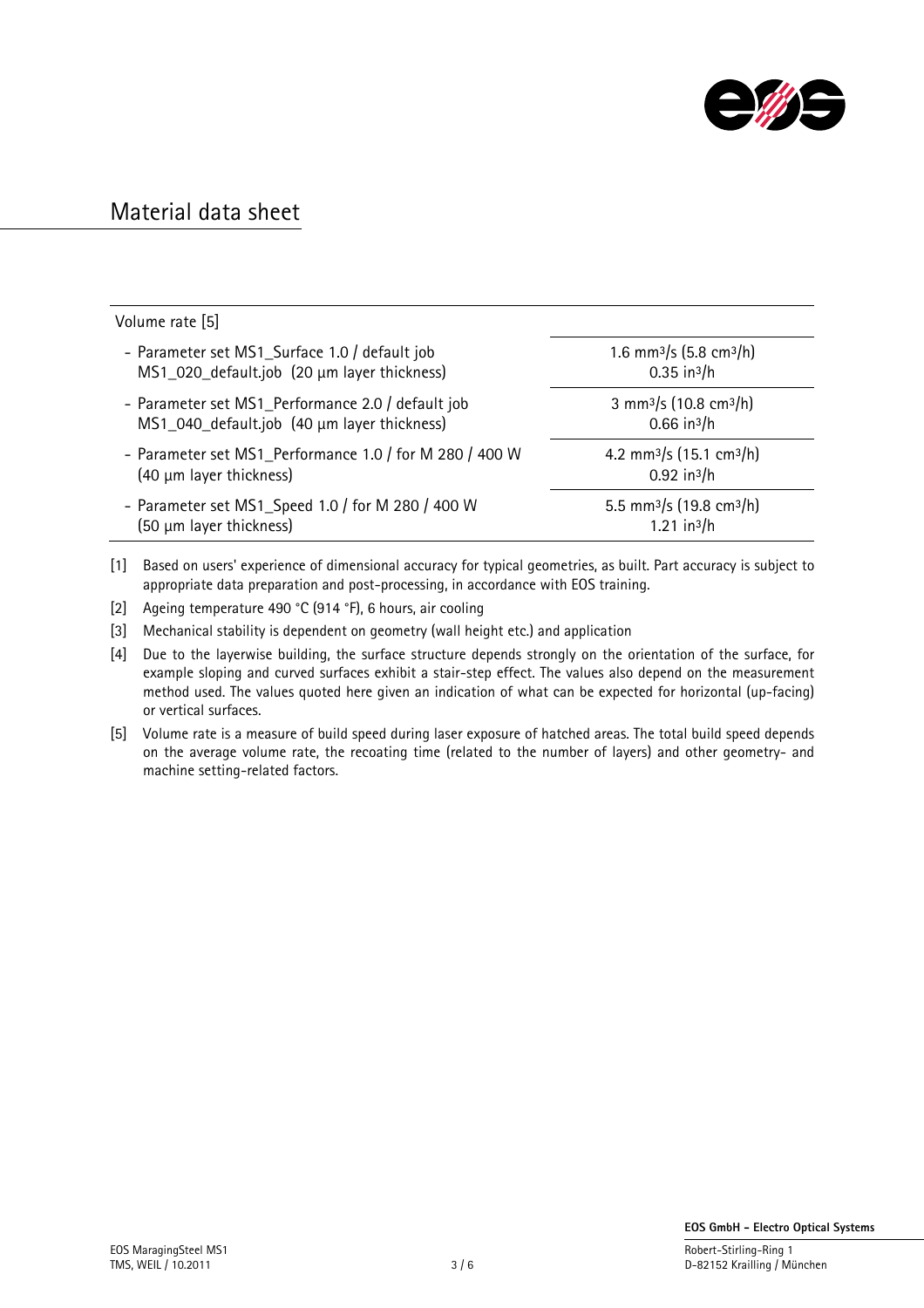

## **Physical and chemical properties of parts**

| Material composition | Fe (balance)                              |
|----------------------|-------------------------------------------|
|                      | Ni (17 - 19 wt-%)                         |
|                      | Co $(8.5 - 9.5 \text{ wt} - \frac{0}{0})$ |
|                      | Mo (4.5 - 5.2 wt-%)                       |
|                      | Ti $(0.6 - 0.8 \text{ wt} - \frac{0}{0})$ |
|                      | Al (0.05 - 0.15 wt-%)                     |
|                      | Cr, Cu (each $\leq$ 0.5 wt-%)             |
|                      | $C$ ( $\leq$ 0.03 wt-%)                   |
|                      | Mn, Si (each $\leq$ 0.1 wt-%)             |
|                      | P, S (each $\leq$ 0.01 wt-%)              |
| Relative density     | approx. 100 %                             |
| Density              | $8.0 - 8.1$ g/cm <sup>3</sup>             |
|                      | $0.289 - 0.293$ lb/in <sup>3</sup>        |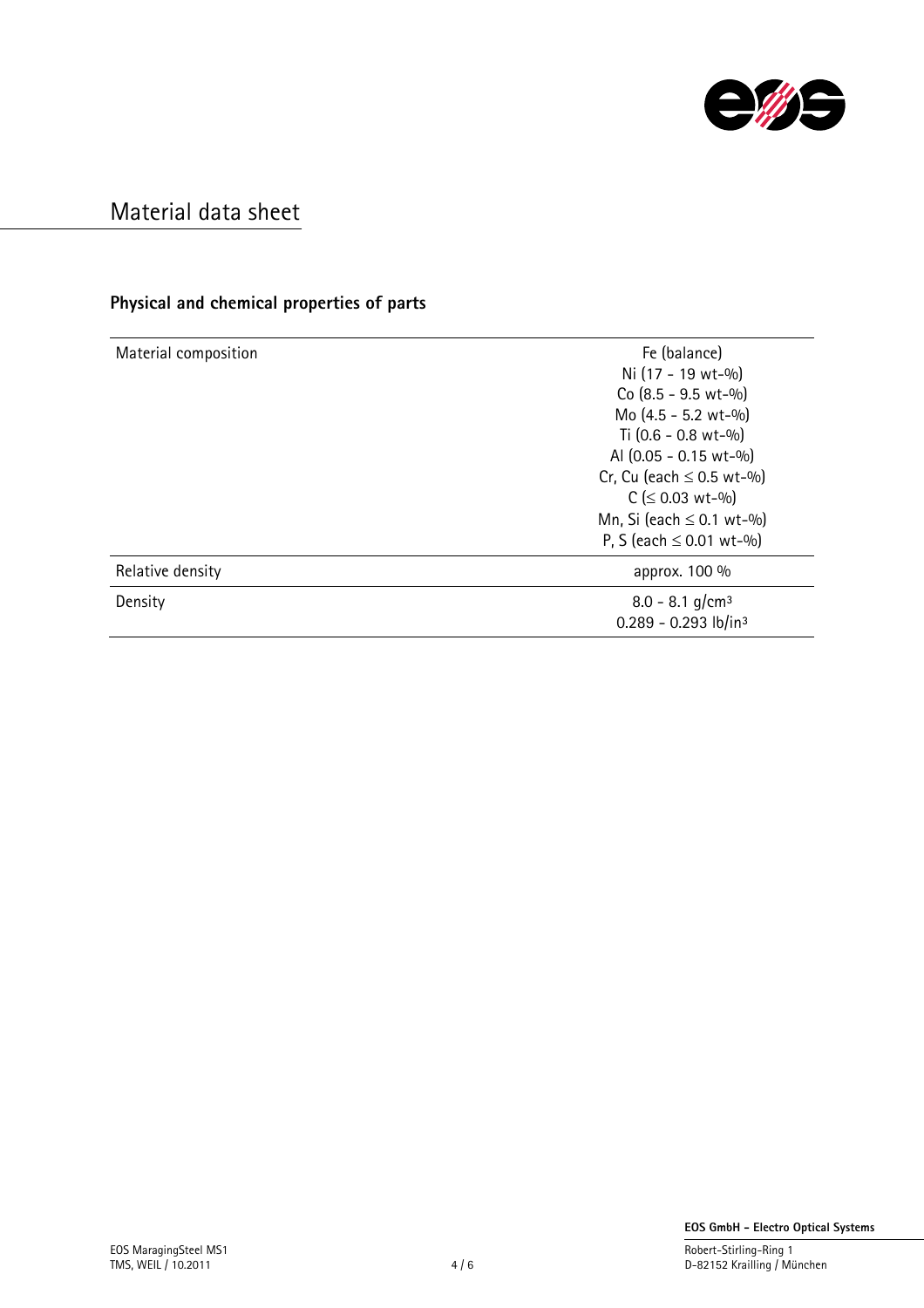

### **Mechanical properties of parts at 20 °C ( 68°F )**

|                                        | As built                                         | After age hardening [2]                          |
|----------------------------------------|--------------------------------------------------|--------------------------------------------------|
| Tensile strength [6]                   |                                                  | min. 1930 MPa<br>min. 280 ksi                    |
| - in horizontal direction (XY)         | typ. 1100 $\pm$ 100 MPa<br>typ. $160 \pm 15$ ksi | typ. 2050 $\pm$ 100 MPa<br>typ. 297 $\pm$ 15 ksi |
| - in vertical direction (Z)            | typ. $1100 + 100$ MPa<br>typ. $160 \pm 15$ ksi   |                                                  |
| Yield strength (Rp 0.2 %) [6]          |                                                  | min. 1862 MPa<br>min. 270 ksi                    |
| - in horizontal direction (XY)         | typ. $1050 \pm 100$ MPa<br>typ. $152 \pm 15$ ksi | typ. 1990 $\pm$ 100 MPa<br>typ. 289 $\pm$ 15 ksi |
| - in vertical direction (Z)            | typ. $1000 + 100$ MPa<br>typ. $145 \pm 15$ ksi   |                                                  |
| Elongation at break [6]                |                                                  | min. 2 %                                         |
| - in horizontal direction (XY)         | typ. $(10 \pm 4)$ %                              | typ. $(4 \pm 2)$ %                               |
| - in vertical direction (Z)            | typ. $(10 \pm 4)$ %                              |                                                  |
| Modulus of elasticity [6]              |                                                  |                                                  |
| - in horizontal direction (XY)         | typ. $160 \pm 25$ GPa<br>typ. 23 $\pm$ 4 Msi     | typ. $180 \pm 20$ GPa<br>typ. 26 $\pm$ 3 Msi     |
| - in vertical direction (Z)            | typ. $150 \pm 20$ GPa<br>typ. 22 $\pm$ 3 Msi     |                                                  |
| Hardness [7]                           | typ. 33 - 37 HRC                                 | typ. 50 - 56 HRC                                 |
| Ductility (Notched Charpy impact test) | typ. $45 \pm 10$ J                               | typ. $11 \pm 4$ J                                |

[6] Tensile testing according to ISO 6892-1:2009 (B) Annex D, proportional test pieces, diameter of the neck area 5mm (0.2 inch), original gauge length 25mm (1 inch).

[7] Rockwell C (HRC) hardness measurement according to EN ISO 6508-1 on polished surface. Note that measured hardness can vary significantly depending on how the specimen has been prepared.